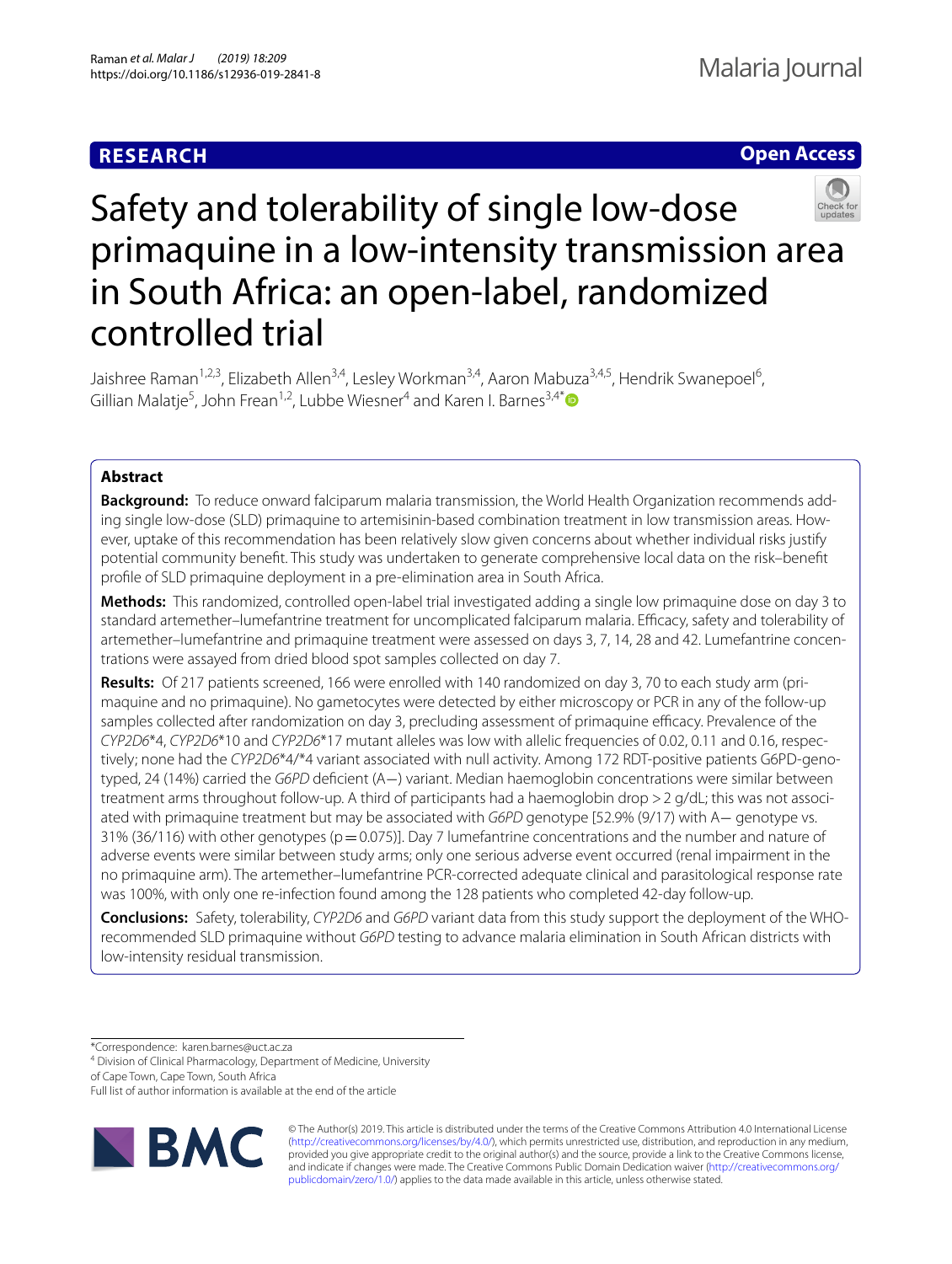*Trial registration* Pan African Clinical Trial Registry, PACTR201611001859416. Registered 11 November 2016, [https://](https://pactr.samrc.ac.za/TrialDisplay.aspx?TrialID=1859) [pactr.samrc.ac.za/TrialDisplay.aspx?TrialID](https://pactr.samrc.ac.za/TrialDisplay.aspx?TrialID=1859)=1859

**Keywords:** Primaquine, Artemether–lumefantrine, Efcacy, Safety, Tolerability, Gametocyte carriage, South Africa, *Plasmodium falciparum*

## **Background**

It is widely acknowledged that novel tools and strategies are required to eliminate foci of residual *Plasmodium falciparum* malaria transmission [\[1](#page-10-0), [2](#page-10-1)]. One strategy put forward by the World Health Organization (WHO) is repurposing primaquine  $[3-5]$  $[3-5]$ , the anti-malarial currently recommended for radical cure of relapsing *Plasmodium vivax* and *Plasmodium ovale* malaria [[5\]](#page-10-3). A review of existing data showed single low-dose (SLD) primaquine to be highly efective against mature gametocytes (the natural transmissible parasite stage) [\[6](#page-10-4)], thus reducing gametocyte circulation time [[7\]](#page-10-5) and malaria transmission to mosquitoes [\[8](#page-10-6)]. While artemisinin-based combination therapy (ACT) rapidly clears asexual parasites and early stage gametocytes [[9](#page-10-7), [10\]](#page-10-8), it is only partially efective against mature gametocytes, allowing gametocytes to persist and remain infectious for up to 14 days after treatment  $[11]$  $[11]$ , thereby sustaining the transmission cycle [[12\]](#page-10-10). To halt onward *P. falciparum* transmission, the WHO recommended that SLD primaquine be added to the standard ACT treatment in low transmission areas, particularly as a component of elimination or pre-elimination strategies and in areas threatened by resistance of *P. falciparum* to artemisinins [[3–](#page-10-2)[5](#page-10-3)].

Despite the obvious gametocytocidal benefts of primaquine, its uptake has been relatively slow given concerns about whether individual risks justify potential community beneft. Safety concerns relate to haemolytic toxicity seen with the higher primaquine doses required for radical cure of *P. vivax* and *P. ovale* malaria, particularly in glucose-6-phosphate dehydrogenase (*G6PD*)- deficient individuals [[13,](#page-10-11) [14](#page-10-12)]. This X-linked deficiency increases red blood cell susceptibility to oxidative stress and thus haemolysis, and is prevalent in malaria-endemic tropical and sub-tropical regions as it is protects against severe malaria [[15,](#page-10-13) [16\]](#page-10-14). Severity of haemolysis depends on the *G6PD* variant present, gender, as well as dose and duration of primaquine exposure [[17\]](#page-10-15). The *G6PD* gene is highly polymorphic, resulting in over 400 *G6PD* variants with enzyme activities ranging from normal to highly deficient [\[18](#page-11-0)]. Three variants, B,  $A+$  and  $A-$  are most frequently found across sub-Saharan Africa [\[19](#page-11-1)]. The wild-type B variant and  $A+$  variant (which carries a single mutation at nucleotide 376), have normal or nearnormal enzyme activities. With an additional mutation at nucleotide 202, the A− variant has approximately 12% of

the wild type enzyme activity [\[20](#page-11-2)] and is generally associated with mild haemolysis [[21,](#page-11-3) [22](#page-11-4)]. Previous studies have shown the A− variant occurs at frequencies between 2 and 9% in South Africa [\[23,](#page-11-5) [24](#page-11-6)].

The gene coding for the cytochrome P450 2D6 (*CYP2D6*) enzyme, responsible for metabolic activation of primaquine, is highly polymorphic. These polymorphisms are associated with inter-individual variations in the therapeutic efficacy and haemolytic effects of primaquine [[25–](#page-11-7)[27](#page-11-8)] and display marked inter-ethnic frequency differences [\[28,](#page-11-9) [29](#page-11-10)]. The CYP2D6\*10 and *CYP2D6*\*17 variants more often detected in Asian and African populations, respectively, are associated with intermediate metabolizer status, while the *CYP2D6*\*4 variant more frequently found in Caucasians is associated with a poor metabolizer status and total loss of *CYP2D6* function in homozygous carriers [[29–](#page-11-10)[31](#page-11-11)]. Previous research has confrmed that the *CYP2D6*\*17 variant is widespread across Africa [\[32](#page-11-12)], ranging in frequency from 1 to 33% [\[33](#page-11-13)].

With a national malaria incidence of less than one case per 1000 population at risk since the mid-2000s, [[34\]](#page-11-14), South Africa officially transitioned to an elimination agenda in 2012 [\[35](#page-11-15)]. Although adequate coverage of the existing interventions has largely been achieved [\[36](#page-11-16)], residual local transmission persists, impeding the country's progress towards elimination. The National Malaria Directorate is considering deploying SLD primaquine in these foci of residual transmissions but has expressed concerns over the lack of local data to guide implementation. This study was therefore undertaken to generate comprehensive local data to inform the risk–beneft profle of SLD primaquine deployment in a pre-elimination area within South Africa. Efficacy, safety and tolerability in those randomized to receive primaquine in addition to standard artemether–lumefantrine treatment of uncomplicated falciparum malaria was compared to those randomized to receive standard artemether–lumefantrine treatment alone. Updated information was generated on the prevalence of anaemia and the diferent *G6PD* and *CYP2D6* variants in the target population. In addition, the impact SLD primaquine had on gametocyte carriage in an area of very low transmission intensity was assessed, as African studies to date have mostly been conducted in areas where more intense malaria transmission facilitates recruitment  $[37-39]$  $[37-39]$ . Lastly, the study also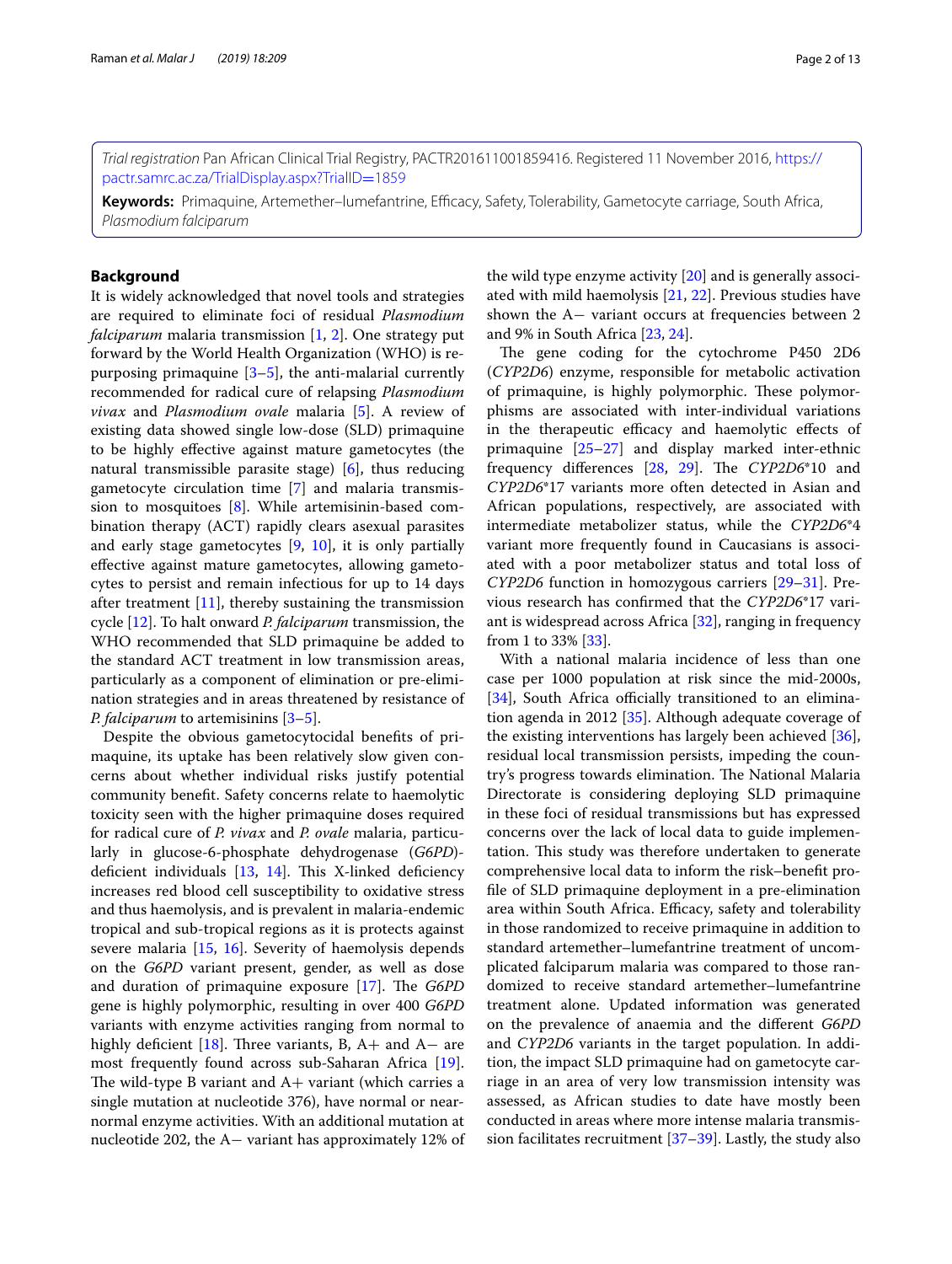compared lumefantrine concentrations on day 7 between those randomized to receive primaquine and no primaquine, and provided the opportunity to re-assess the therapeutic efficacy of artemether–lumefantrine, which has been frst-line treatment in the study area for over a decade.

## **Methods**

## **Study aim, design and setting**

This randomized, controlled, allocation-concealed openlabel trial investigated the efficacy, safety and tolerability of adding a single low primaquine dose to standard artemether–lumefantrine treatment. The clinical trial was conducted at Komatipoort and Naas primary healthcare facilities that serve a population of approximately 10,000 people in Nkomazi sub-district, Mpumalanga Province, South Africa. During the 2017–2018 fnancial year the sub-district reported 3438 malaria cases, of which only 626 were classifed as locally transmitted. Malaria transmission in the area is unstable and seasonal, occurring predominately during the wet summer months from September to May. Major peaks in transmission are generally observed in January and after Easter, which coincide with increased population movement across the border shared with Mozambique  $[40]$  $[40]$  $[40]$ . The predominant malaria parasite is *P. falciparum* with the main vector *Anopheles arabiensis.* In line with national malaria diagnostic and treatment guidelines [\[41](#page-11-20), [42\]](#page-11-21), these nurse-run healthcare facilities offer routine malaria testing using *P. falciparum*specifc malaria HRP2 antigen-based rapid diagnostic test (RDT) kits (First Response®, Premier Medical Corporation, India) and treat uncomplicated malaria with artemether–lumefantrine (Coartem®, Novartis Pharma, South Africa). Insecticide-based indoor residual spraying is the primary vector control intervention [\[43\]](#page-11-22).

## **Study participants**

Individuals aged  $\geq$  2 years and weighing  $\geq$  10 kg presenting with a fever (or history of fever in the past 48 h) were screened for eligibility only if they intended to remain in the study area throughout the 6-week follow-up period. When the study health facilities were over-loaded, potential participants were pre-screened for malaria by RDT according to routine practice. Exclusion criteria were relatively strict as primaquine is not currently licensed for use in South Africa, and were: being malaria RDT-negative, evidence of severe illness, and concurrently receiving other drugs that may cause haemolysis, bone marrow suppression or QTc interval prolongation, known allergy to study drugs, any anti-malarial use within the past 4 weeks, blood transfusion within the last 90 days, haemoglobin concentration (Hb)  $\langle 7 \text{ g/dL}$ , history of haemolysis, rheumatoid arthritis, lupus erythematosus, cardiac disease, and currently menstruating, pregnant or breastfeeding. Prior to being screened for the trial, written informed consent was obtained from all consenting participants aged  $\geq$  18 years, while consent was provided by parents or guardians of individuals younger than 18 years. Assent was also obtained from children aged  $\geq$  7 years, with literate witnesses included for patients who could not read.

## **Study drugs, randomization and dosing**

All enrolled participants were treated with artemether– lumefantrine, administered as the standard 6-dose, weight-based regimen [[5,](#page-10-3) [42\]](#page-11-21). Participants were given a diary card to record the time of dosing, whether they vomited and what food or drink was taken with each dose. They were encouraged to take all doses with milk or food [[44\]](#page-11-23) but were asked to return any doses not taken.

On day 3 participants were randomized in a 1:1 ratio to artemether–lumefantrine alone (standard of care) or artemether–lumefantrine plus primaquine (Primaquine Phosphate Tablets®, Sanof Aventis, South Africa), provided their haemoglobin (Hb) had not decreased by  $>$  2 g/ dL from day 0 (unless day 3 Hb  $\geq$  10 g/dL), and were otherwise eligible to continue. A primaquine target dose of 0.25 mg/kg was administered according to the WHO weight-based dosing recommendations [\[5](#page-10-3)]. A randomlygenerated sequence of treatment numbers, stratifed by clinic, was prepared by an independent statistician using the "rand()" function in Microsoft Excel<sup>®</sup>, who was the only person with access to the randomization schedule and who was not involved in participant assessments. Clinics were instructed to open the next available sequentially-numbered opaque envelope if the patient was eligible for primaquine dosing. Each envelope contained a piece of paper indicating if the participant was randomized to receive primaquine or no primaquine. For children, the dose of primaquine was crushed in water and given in an oral syringe according to the manufacturer-approved extemporaneous preparation procedure. Doses of artemether–lumefantrine and primaquine were repeated if the participant vomited within 30 min, and participants withdrawn if vomiting persisted thereafter.

## **Clinical procedures**

Participants were asked about previous and current medical conditions during screening, and use of medicines (allopathic, traditional, complementary) throughout the study. Demographic data including age, gender, body weight, occupation, current area of residence, travel history, and country of origin were collected at screening, while vital signs (tympanic temperature, pulse rate, blood pressure and respiratory rate) were recorded at each visit. A physical examination was conducted at baseline as per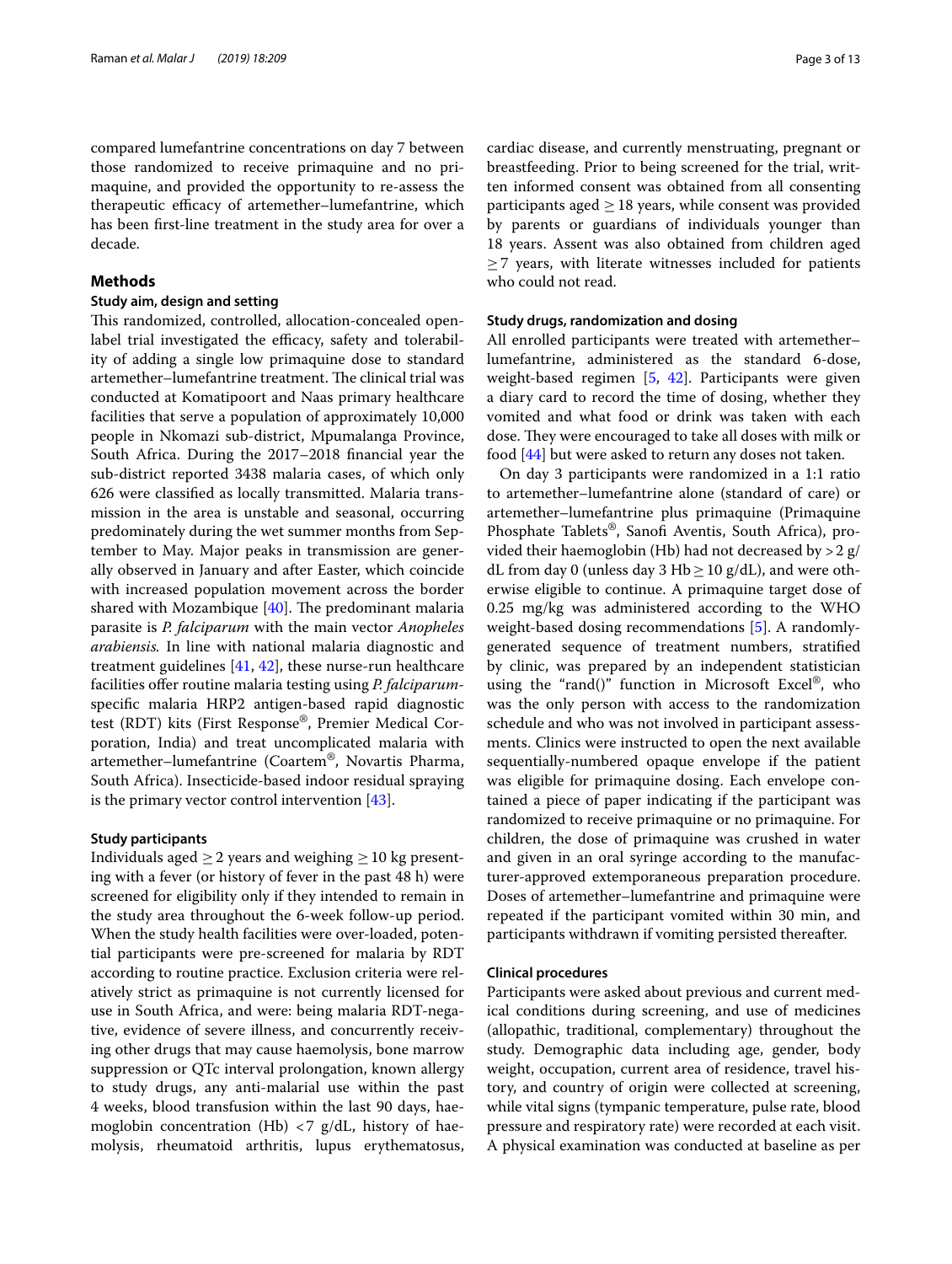the standard of care. Thereafter, any physical examinations were symptom-directed. Staf were specifcally retrained in potential signs and symptoms of severe malaria and haemolysis.

As the type of questioning can infuence the data collected [[45,](#page-11-24) [46](#page-11-25)], participants were asked about their health during the study according to a standard study-specifc practice, to elicit participant-reported adverse events (AEs). Severity of AEs except fever were classifed as: mild (awareness of symptoms that are easily tolerated and do not interfere with usual daily activity); moderate (discomfort that interferes with or limits usual daily activity); or severe (disabling, with subsequent inability to perform usual daily activity, resulting in absence or required bed rest). Fever was categorized as mild (37.5–38.0 °C); moderate (>38.0 to 39.0 °C); or severe (>39.0 °C). Seriousness of an AE was categorized as per ICH E2A [\[47](#page-11-26)], with a Hb drop of  $\geq$  40% of baseline Hb and/or requiring a blood transfusion, and/or Hb values of  $\leq$  5 g/dL included as serious adverse events (SAEs). The relationship of AEs with primaquine was assessed as not related, unlikely, possible, probable and unassessable/unclassifable. All AEs were then coded using the Medical Dictionary for Regulatory Activities (MedDRA) terminology, version 20 [[48\]](#page-11-27).

Haemoglobin level was assessed at each visit by fnger-prick blood sample using a HemoCue® photometer (Ängelholm, Sweden) and haemoglobinuria tested for with a urine dipstick. G6PD enzyme activity was assessed for all enrolled participants using the G6PD Biosensor Analyser (Care Start, AccessBio, New Jersey, USA).

On day of enrolment and each subsequent visit (scheduled or unscheduled), duplicate thick and thin blood smears and three dried blood spots (DBS) on Munktell TFN flter-paper cards (Munktell, Germany) were collected. One set of thick and thin smears were sent directly to the Mpumalanga Provincial Malaria Laboratory for staining and reading, to inform eligibility and clinical management. The other set was couriered with the individually packaged DBS to the Parasitology Reference Laboratory at the National Institute for Communicable Disease (NICD) for analysis. On day 7 an additional three 50 µL dried blood spots were collected via lithium heparin microcapillary tubes onto Whatman 31ET CHR flter paper pre-treated with tartaric acid for lumefantrine concentration assays at the University of Cape Town (UCT).

## **Microscopy**

Malaria microscopy was performed according to national malaria diagnostic guidelines [[41](#page-11-20)]. Asexual parasites were counted against 200 white blood cells (WBC) for high parasitaemias ( $\geq$  100 parasites observed) or 500 WBC for low parasitaemias (< 100 parasites observed). A slide was considered negative if no parasites were observed after 200 felds had been examined. Every slide was read by two independent microscopists. If the parasite densities difered by more than 25%, or if there were discordant results, an additional reading was performed by a third independent microscopist. An average of the two closest readings was taken as the fnal result.

## **Molecular analysis**

Parasite RNA was extracted from the flter-paper blood samples using the Qiagen RNeasy mini extraction kit (Qiagen, Germany). Gametocyte carriage was assessed using the reverse transcriptase-polymerase chain reaction (RT-PCR) method to detect pfs25 transcripts with a detection limit of  $1-2$  gametocytes/ $\mu$ L as described by Mlambo et al. [[49\]](#page-11-28).

The Qiagen DNA mini extraction kit (Qiagen, Germany) was used to extract parasite and human DNA from the flter-paper blood samples. Once confrmed as *P. falciparum* by multiplex polymerase chain reaction (PCR) [\[50\]](#page-11-29), polymorphism analysis of *kelch13*, *crt* and *mdr1* genes was conducted. The propeller domain of the *kelch13* gene was amplifed using the protocol of Talundzic et al. [[51\]](#page-11-30) and subjected to Sanger sequencing. Sequences obtained were aligned against a reference *P. falciparum kelch13* gene (XM\_001350122.1) using a BLAST search and BioEdit Software to identify 25 specifc alleles selected according to their association with prolonged parasite clearance half-lives [[52](#page-11-31)]. Primers, PCR conditions and restriction endonucleases used to detect polymorphisms in the *mdr1* (codon 86) and *crt* (codon 76) genes have been described previously [[53](#page-11-32), [54\]](#page-11-33). The *mdr1* gene copy number was assessed using a previously described qPCR method [[55\]](#page-11-34). Multiplicity of infection was determined using the protocol of Ranford-Cartwright et al. [\[56\]](#page-11-35).

*G6PD* variant genotyping to detect the most common African variants,  $A+$ ,  $A-$  and  $B$  [\[19](#page-11-1)] was performed using a previously published protocol [[19\]](#page-11-1). Genotyping of the *CYP2D6*\*4, 10\* and \*17 variants was conducting using the protocol of Naveen et al. [[29\]](#page-11-10). A subset of samples was sent for sequencing to validate the PCR–RFLP protocols.

## **Lumefantrine concentration analysis**

Pharmacokinetic assays were performed using a modifcation of the method developed by Blessborn et al. [\[57](#page-11-36)]. The assay was optimized and validated at the UCT Division of Clinical Pharmacology Analytical Laboratory. The lower limit of quantifcation was 0.0391 µg/mL.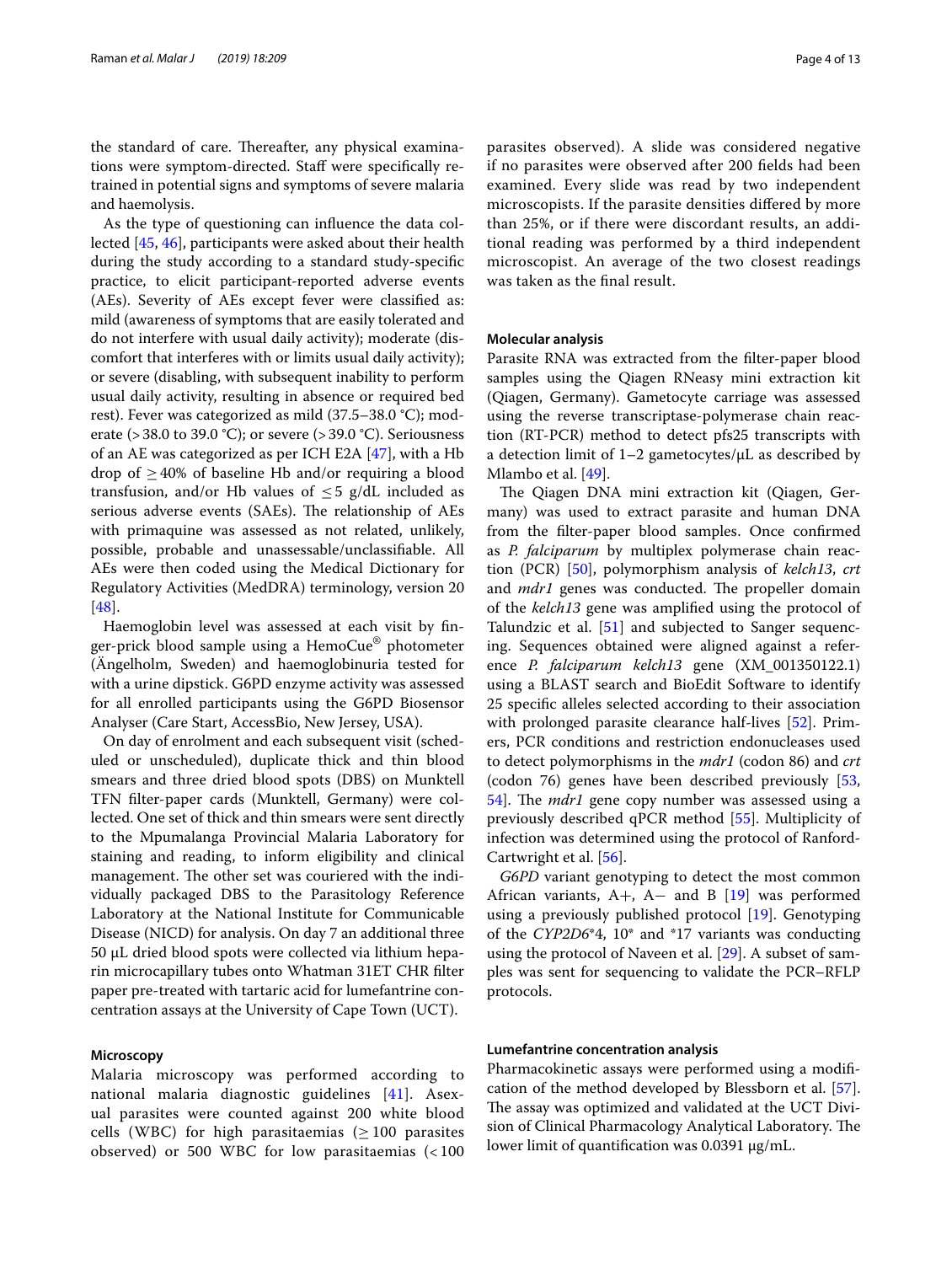#### **Data management and statistical analysis**

Assuming a 10% loss to follow-up, a sample size of 70 participants per arm will provide over 80% power at the 0.05 signifcance level to detect at least a 50% reduction in RT-PCR gametocyte prevalence between study arms (e.g. 40% vs. 20% on day 7). This sample size would also be sufficient to detect a clinically significant  $(2 g/dL)$ decrease in mean Hb between study arms (e.g. 11 g/dL vs. 9 g/dL). Although this sample size calculation assumed a slightly lower RT-PCR gametocyte baseline prevalence and smaller primaquine effect than Gerardin et al. [\[10](#page-10-8)], the low prevalence of gametocytes from day 3 onwards precluded the assessment of efficacy in this study.

Clinical study data were collected using paper-based source documents, 100% of which were monitored for missing, unexpected and out-of-range dates and values. These data were entered into a REDCap electronic data management system hosted at UCT [\[58](#page-11-37)]. Source data verifcation was performed on 100% of the electronic data by the study team and a random sample of 10% by the trial sponsor; the UCT Clinical Research Centre sponsored this investigator-initiated study. The database was locked, and de-identifed electronic datasets were exported to STATA version 15.1 (StataCorp, College Station, Texas) for analysis once all outstanding data queries had been resolved. Molecular drug resistance marker, parasite, gametocyte, *G6PD* and *CYP2D6* data from the NICD were transferred to UCT as MSExcel worksheets for merging with the clinical STATA fle. Although the translation of genotype information into metabolizer phenotype is challenging given the range of activity possible for each *CYP2D6* allele, an 'activity score' (AS) was inferred from each *CYP2D6* variant as described by Gae-digk et al. [[59\]](#page-12-0). Briefly, the AS represents the sum of values assigned to each individual allele according to their perceived function: non-functional alleles (*CYP2D6*\*4) were given an AS value of 0, reduced-function alleles (*CYP2D6*\*10 and *CYP2D6*\*17) an AS value of 0.5 and functional alleles (*CYP2D6*\*1 or wild-type) an AS value of 1. Those with an activity score or 2.0 or 1.5 could be considered extensive metabolizers (EM), an activity score or 1.0 or 0.5 intermediate metabolizers (IM), and an activity score of 0 poor metabolizers (PM) [\[30](#page-11-38)].

## **Results**

## **Baseline characteristics**

Between 14 December 2016 and 7 June 2018, 217 patients with suspected malaria were screened. Of the 181 malaria RDT-positive patients, 166 met the study criteria and were enrolled. Of these, 140 were randomized on day 3, 70 to each study arm. A total of 128 (91%) participants, 62 (89%) in the primaquine arm and 66 (94%) in the no primaquine arm, completed follow-up until day 42 (Fig. [1](#page-5-0)).

Table [1](#page-5-1) summarizes baseline characteristics for all screened who were malaria RDT-positive (considered representative of the target population) and for those randomized to primaquine or no primaquine. Baseline characteristics of the participants in both treatment groups were similar for age, gender, bodyweight, haemoglobin, and asexual and gametocyte parasite density by microscopy. However, there was a higher prevalence of individuals carrying multiple *P. falciparum* clones  $(p=0.042)$  and gametocytes by PCR  $(p=0.03)$  in the primaquine arm compared to the no primaquine arm. The median (IQR) primaquine dose administered in those randomized to primaquine was 0.25 (0.24–0.27) mg/kg.

## *G6PD* **variant prevalence**

Among the 172 RDT-positive patients *G6PD*-genotyped, 24 (14%) carried the *G6PD* defcient (A−) variant, with the remainder of the participants carrying the *G6PD* variants associated with normal enzyme activity [B variant, 110/172 (64%)] or mild defciencies [A+ variant, 38/172 (22%)], as shown in Table [2.](#page-6-0) Of the 24 patients with A−genotype, 17 were hemizygous males and 7 were heterozygous females. There was good correlation between the *G6PD* phenotypic screening data generated by the CareStart® G6PD Biosensor and the genotypic data (Kruskall–Wallis  $p = 0.018$ ). Biosensor readings of below 30 were observed more frequently in individuals carrying the A− variants than other genotypes [7/22, (31.8%) vs 16/138 (12.2%);  $p=0.012$ ]. The higher prevalence of the A− variant among those randomized to primaquine (11/66, 18%) than those not randomized to primaquine  $(6/67, 10%)$  had no statistical significance (p=0.183).

## *CYP2D6***\*4,** *CYP2D6***\*10 and** *CYP2D6***\*17 variant prevalence and phenotype inference**

Overall, among the 171 malaria RDT-positive patients genotyped, prevalence of the *CYP2D6*\*4, *CYP2D6*\*10 and *CYP2D6*\*17 mutant alleles was low with allelic frequencies of 0.02, 0.11 and 0.16, respectively (Table [2](#page-6-0)). The majority  $[129/171 (75.4%)]$  had an activity score of 2, with an activity score of 1.5 in 31 (18.1%) participants, an activity score of 1 in 10 (5.9%) participants, and an activity score of 0.5 in 1 participant (0.6%). None had the *CYP2D6*\*4/\*4 variant associated with null activity. Two subjects had heterozygous genotypes for all 3 variants tested (\*4/\*10/\*17), similar to *CYP2D6* genotypes previously described by Montané Jaime et al. [[60\]](#page-12-1).

## **Gametocyte carriage**

Gametocyte carriage detected by microscopy and PCR on day 0 difered markedly, as expected, with PCR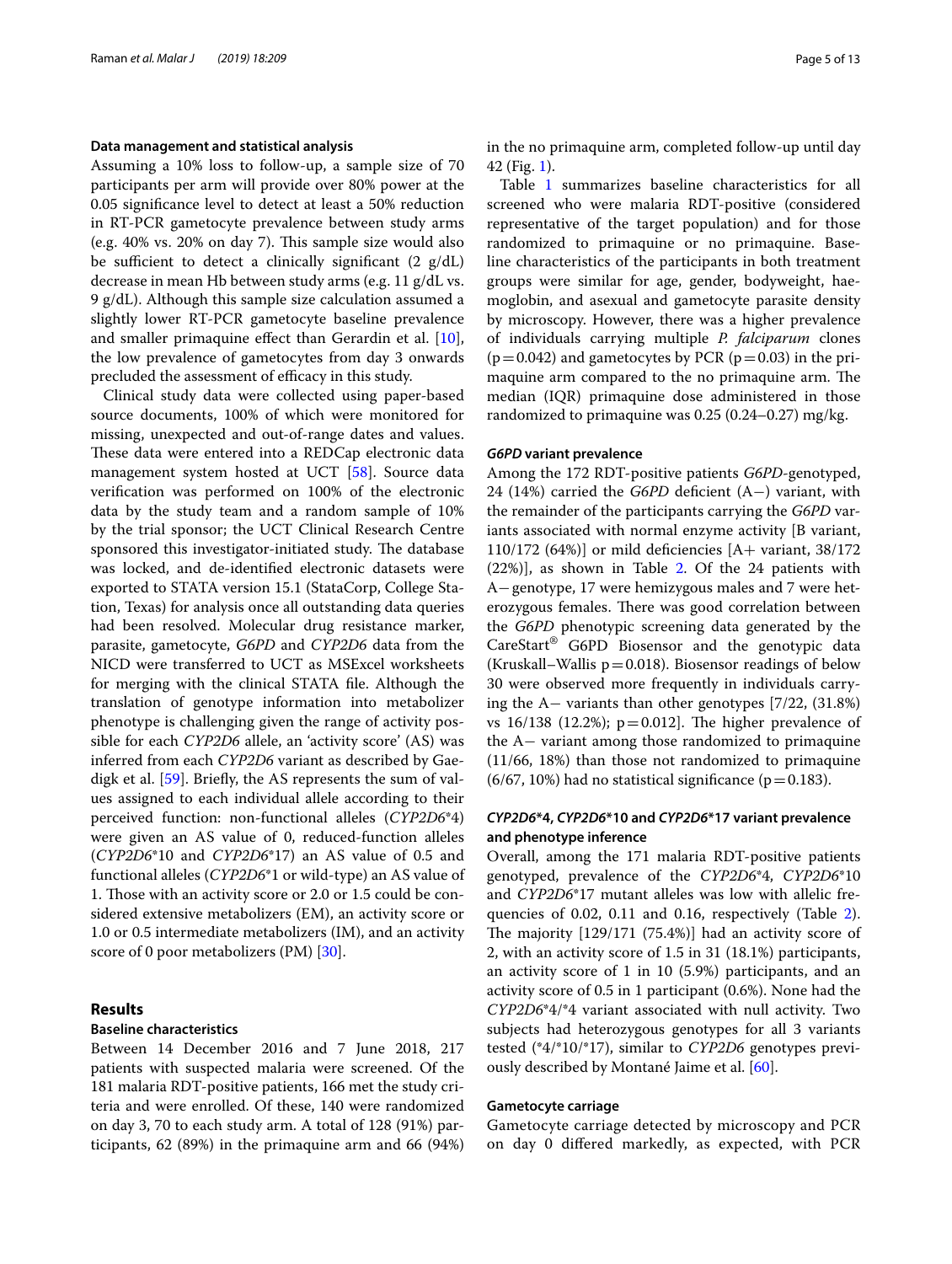

## <span id="page-5-1"></span><span id="page-5-0"></span>**Table 1 Patient characteristics at baseline and randomization**

|                                                                | <b>Total RDT positives</b><br>screened $[n = 181]$ | Randomized<br>to primaquine $[n=70]$ | Not randomized<br>to primaquine<br>$[n = 70]$ |
|----------------------------------------------------------------|----------------------------------------------------|--------------------------------------|-----------------------------------------------|
| Age (years)                                                    | 32.1 (24.8-38.7)                                   | 32.2 (24.8-39.6)                     | 32.4 (24.3–38.8)                              |
| Gender, female n (%)                                           | 55 (30.4)                                          | 22(31.4)                             | 16(22.9)                                      |
| Bodyweight (kg)                                                | $60(55-64)$                                        | $60(53-63)$                          | $60(55-64)$                                   |
| Day 0 haemoglobin (g/dL)                                       | $12.9(11.3 - 14.2)$                                | $13.0(11.6 - 14.5)$                  | $13.3(11.6 - 14.5)$                           |
| Day 0 anaemia $(< 10$ g/dL)                                    | 14/177 (7.9)                                       | 4/70(5.7)                            | 3/69(4.4)                                     |
| Day 3 haemoglobin (g/dL)                                       | $12.5(11.2 - 13.7)$                                | $12.4(11.3-13.9)$                    | $13.0(11.7-13.6)$                             |
| Day 3 anaemia $(< 10$ g/dL)                                    | 18/150 (12.0)                                      | 5/70(7.1)                            | 7/70(10)                                      |
| Day 0 asexual parasite density/per µL, geometric mean (95% CI) | 5554 (3971-7768)                                   | 5048 (2933-8688)                     | 4769 (2782-8175)                              |
| Day 0 multiplicity of infection (2 or more clones detected)    | 121/165 (73.3)                                     | 41/65(63.1)                          | 50/63 (79.4)                                  |
| Day 0 gametocyte prevalence by microscopy                      | 5(2.3)                                             | 3(4.3)                               | 2(2.9)                                        |
| Day 0 gametocyte prevalence by PCR                             | 109/176 (61.9)                                     | 48/69 (57.8)                         | 35/68 (42.2)                                  |

Categorical variables summarized as number (%); continuous variables summarized as median (IQR), unless otherwise stated

detecting over 15-fold more gametocytes than microscopy (Table [1](#page-5-1)). By day 3, prior to randomization and primaquine administration, gametocyte carriage had decreased substantially with only two individuals, both in the primaquine arm, with gametocytes detected by

PCR. No gametocytes were detected by either microscopy or PCR in any of the follow-up samples collected after randomization (from day 7 until day 42), precluding an assessment of the efect of primaquine on gametocyte carriage.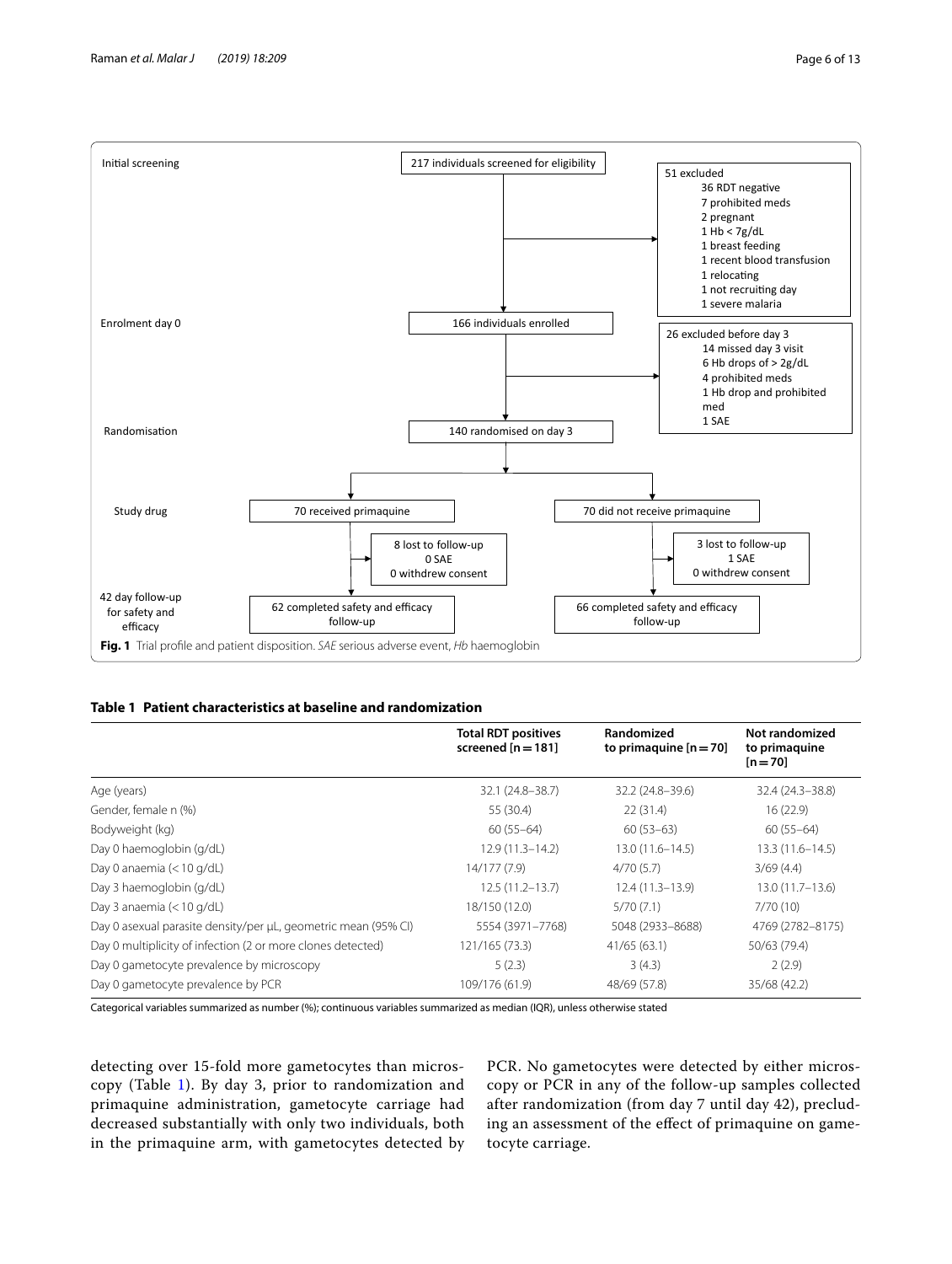|                                                            | <b>Total RDT positives screened</b><br>$[n = 181]$ | Randomized to primaguine $[n = 70]$ | Not randomized<br>to primaquine<br>$[n = 70]$ |
|------------------------------------------------------------|----------------------------------------------------|-------------------------------------|-----------------------------------------------|
| G6PD variant genotype                                      |                                                    |                                     |                                               |
| $A-$                                                       | 24(14.0)                                           | 11(16.7)                            | 6(9.0)                                        |
| $A+$                                                       | 38(22.1)                                           | 9(13.6)                             | 17(25.4)                                      |
| B                                                          | 110(64.0)                                          | 46 (69.7)                           | 44 (65.7)                                     |
| G6PD phenotype (U/dL)                                      | $73(51-91)$                                        | 68 (51-89)                          | 74 (40-90)                                    |
| CYP2D6 variant genotype (activity score, AS <sup>a</sup> ) |                                                    |                                     |                                               |
| $*1/*1$ (AS 2.0; EM)                                       | 129 (74.4)                                         | 48 (71.6)                           | 49 (74.2)                                     |
| $*1/*10$ (AS 1.5; EM)                                      | 13(7.6)                                            | 5(7.5)                              | 5(7.6)                                        |
| $*1/*17$ (AS 1.5; EM)                                      | 18(10.5)                                           | 8(11.9)                             | 8(12.1)                                       |
| $*1/*4$ (AS 1.0; IM)                                       | 1(0.6)                                             | 1(1.5)                              | 0(0)                                          |
| $*10/*17$ (AS 1.0; IM)                                     | 3(1.8)                                             | 2(3.0)                              | 0(0)                                          |
| $*17/*17$ (AS 1.0; IM)                                     | 4(2.3)                                             | 2(3.0)                              | 2(3.0)                                        |
| $*4/*10$ (AS 0.5; IM)                                      | 1(0.6)                                             | 0(0)                                | 1(1.5)                                        |
| *4/*10/*17 (AS 1.0; IM)                                    | 2(1.2)                                             | 1(1.5)                              | 1(1.5)                                        |
|                                                            |                                                    |                                     |                                               |

<span id="page-6-0"></span>**Table 2 Glucose-6-phosphate dehydrogenase (G6PD) genotype and phenotype and cytochrome P450 2D6 (CYP2D6) genotype and activity scores among RDT-positive participants screened and randomized; n (%)**

<sup>a</sup> CYP2D6 activity score is the sum of the per-allele scores; a null allele having a score of 0, a deficient allele a score of 0.5 and a normal allele a score of 1. CYP2D6 poor metabolizers (PM AS = 0), intermediate metabolizers (IM AS 0.5–1.0), extensive metabolizers (EM AS 1.5–2.0) [\[30](#page-11-38), [31\]](#page-11-11)

## **Haematological response**

On day 3, haemoglobin concentrations among those enrolled but not randomized were signifcantly lower (Kruskall–Wallis  $p < 0.0001$ ), and the risk of anaemia significantly higher  $(6/10 \text{ vs } 12/140; \text{ p} < 0.001)$ , compared to the 140 participants randomized, refecting the haemoglobin-based randomization criteria. Among those randomized, median Hb was slightly lower in the primaquine arm compared to the no primaquine arm, both before (day 0 and 3) and after (days 7–42) randomization and primaquine dosing (Fig.  $2$ ). These differences were however not statistically signifcant. The median Hb nadir occurred in both arms on day 7 (Fig. [2\)](#page-7-0). One third of participants had a drop in Hb from baseline of  $> 2$  g/dL, but this was not associated with primaquine treatment [24/70 (34%) in the primaquine arm and 23/69 (33%) in the no primaquine arm]. However, this drop in Hb may be associated with *G6PD* genotype (Fig. [2\)](#page-7-0), as 52.9% (9/17) of participants with the A− genotype experienced such a drop in Hb compared to 31% (36/116) of participants with other genotypes ( $p=0.075$ ). Anaemia (defined as Hb < 10 g/ dL) was present at baseline in 4 individuals in the primaquine arm and 3 participants in the no primaquine arm, and emerged during follow-up in 6/66 (9.1%) in the primaquine arm and 11/67 (16.4%) in the no primaquine arm ( $p=0.21$ ). If the WHO standard (< 10.9 g/ dL for non-pregnant patients aged  $>$  5 years [[61\]](#page-12-2)) rather than local current standard of care  $(<10 \text{ g/dL})$  was used for the defnition of moderate/severe anaemia, anaemia was more prevalent at each follow-up visit but remained similar between treatment arms.

## **Adverse events**

A total of 74 AEs, other than the anaemia described above, occurred in 29% (40/140) of the participants randomized. Twenty-two (31%) participants in the primaquine arm reported 45 AEs while 18 (26%) individuals in the no primaquine arm reported 29 AEs (Table [3](#page-7-1)) Diferences in the number of AEs in each MedDRA system order class by treatment arm was not statistically significant ( $p=0.34$ ). The majority of AEs were mild, with only one serious AE (SAE) occurring during the trial. The SAE (in the no primaquine arm) was a case of severe renal impairment (estimated glomerular fltration rate, eGFR, of 6 mL/min/1.73 m<sup>2</sup>) detected on day 14 in an adult male with a poorly defned, initially undisclosed medical history of renal impairment. The patient's eGFR improved to 24 mL/min/1.73  $m^2$  by day 42, and 27 mL/  $min/1.73$   $m^2$  3 months later. Eleven moderately-severe AEs (5 in the primaquine arm and 6 in the no primaquine arm) were recorded. Of the fve moderately severe AEs in the primaquine arm (1 each of post-dose vomiting, chest pain, headache, urinary tract infection and sexually transmitted infection), the post-dose vomiting was classifed as probably associated with primaquine, the headache as possibly associated with primaquine, and the others as unlikely/not related to primaquine. Among those randomized to primaquine, there was no diference between extensive and intermediate CYP2D6 metabolizers in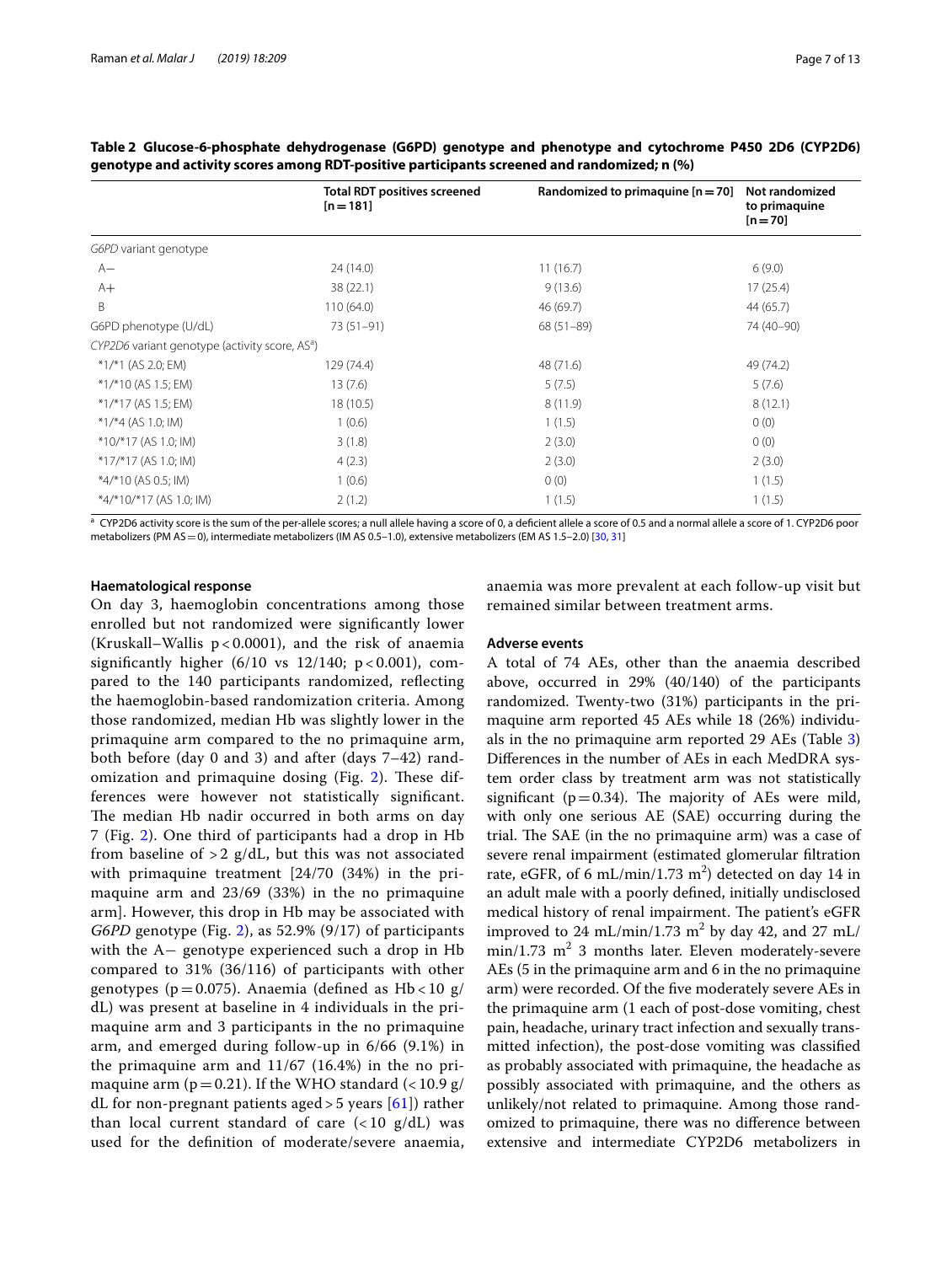

<span id="page-7-0"></span>artemether–lumefantrine alone (No Primaquine—dashed lines)) and G6PD status (G6PD normal (B or A+ variant—black lines) and G6PD defcient (A− variant—grey lines) with the arrow indicating day 3 when randomization and primaquine treatment occurred. G6PD: glucose-6-phosphate dehydrogenase

## <span id="page-7-1"></span>**Table 3 Adverse events reported, by treatment arm**

|                                                                                                                                                                                                                                           | Primaguine | No<br>primaguine |
|-------------------------------------------------------------------------------------------------------------------------------------------------------------------------------------------------------------------------------------------|------------|------------------|
| Nervous system disorders: headache 13                                                                                                                                                                                                     | 6          |                  |
| Gastrointestinal: abdominal pain 7, vomiting 3, diarrhoea 1                                                                                                                                                                               |            | h                |
| Infections: urinary tract infections 5, flu 4, sexually transmitted diseases 3; 1 each eye<br>abscess, tonsillitis, helminths, herpes zoster, malaria recurrence                                                                          | 13         |                  |
| Other: general body pains 17, chest pain 3; 1 each cough, dyspnoea, dysmenorrhea, vagi-<br>21<br>nal discharge, dysuria, haematuria, ketonuria, raised JVP, feeling hot, peripheral swelling,<br>eye allergy, ear pain, HIV test positive |            |                  |

*JVP* jugular venous pressure, *HIV* human immunodefciency virus

terms of the occurrence of any adverse events (22/61 *vs*  $2/6$ ;  $p = 0.89$ ). No poor metabolizers were enrolled (Table [2](#page-6-0)).

## **Therapeutic efficacy of artemether-lumefantrine**

Of the 151 participants seen on day 3, none were found to be carrying asexual parasites by microscopy and none met the WHO criteria for early treatment failure. However, by PCR, seven participants (five in the primaquine arm and two in the no primaquine arm) were identifed with sub-microscopic asexual parasite carriage on day 3 with only one (in the primaquine arm) having sub-microscopic asexual parasites detectable on day 7. Among the 128 who completed 42-day follow-up, there was one late treatment failure in the primaquine arm (a late parasitological failure with an asexual parasite density of 390/μL but no fever on day 42). Genotype analysis by PCR showed this single treatment failure to be a new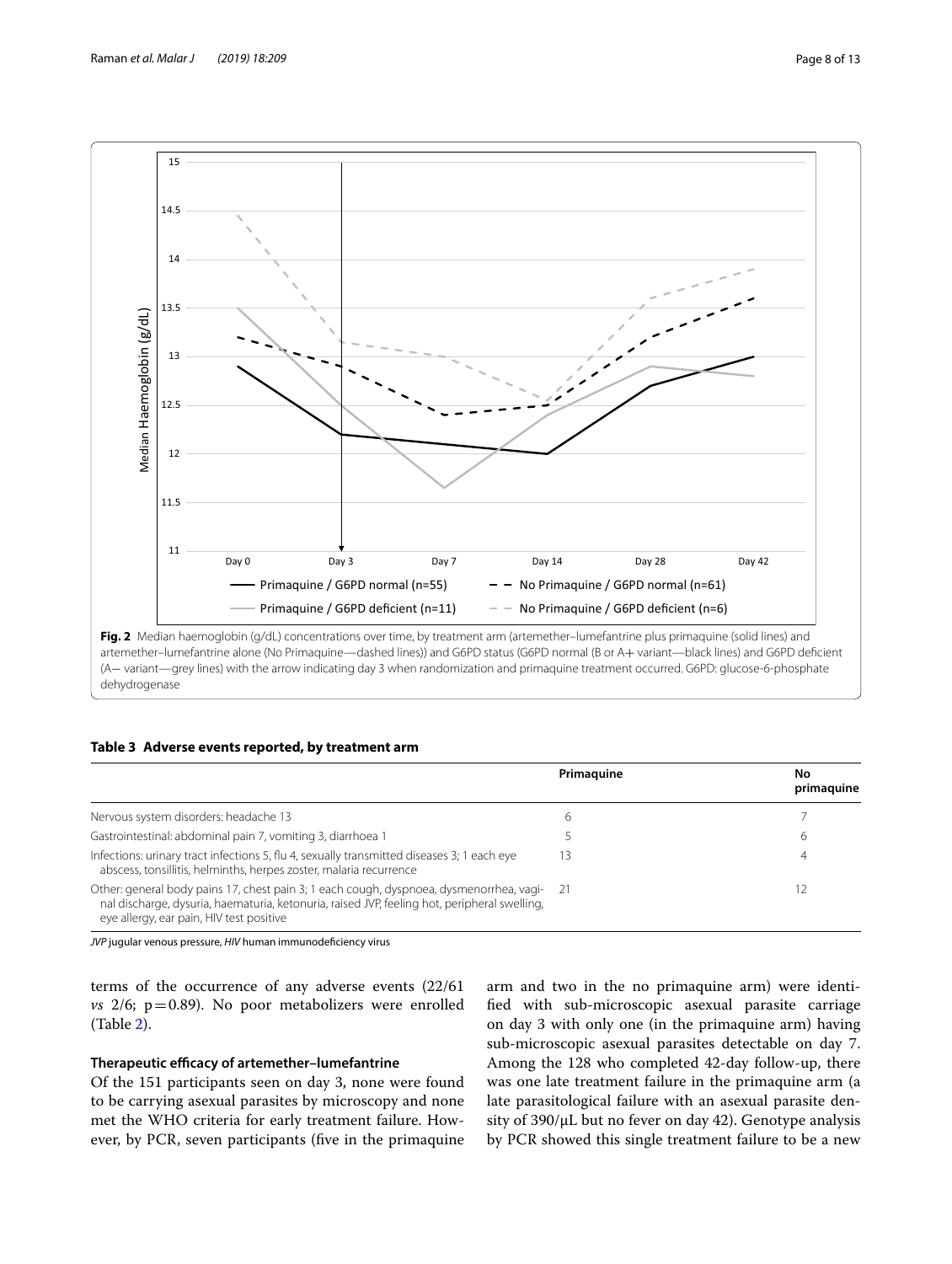infection, giving a PCR-corrected adequate clinical and parasitological response rate of 100%.

## **Molecular markers associated with artemether and lumefantrine resistance**

All parasite isolates analysed were wild-type (164/164) at the 25 Kelch13 propeller domain alleles assayed, i.e. none of these parasites had mutations associated with artemisinin resistance. However, all 162 isolates had molecular markers associated with reduced lumefantrine susceptibility (wild-type *crt*76LYS and *mdr1*86ASN); one of these isolates (1/165) carried both the wild and mutant *crt*76 alleles. Fortunately, none of the 162 isolates assessed for *mdr1* copy number had the increased copy number associated with lumefantrine resistance.

#### **Day 7 lumefantrine concentrations**

Among the 140 patients randomized, lumefantrine concentrations could be determined for 114 participants (56 from the primaquine arm and 58 from the no primaquine arm). Three concentrations were below the limit of quantifcation (1 in primaquine arm and 2 in no primaquine arm); these were assumed to be 19.5 ng/mL, i.e. half the lower limit of quantification  $[62]$ . The median (interquartile range) lumefantrine concentrations were found to be similar for both primaquine and no primaquine arms [291 (156–559) vs. 343 (180–502) ng/mL,  $p = 0.95$ ]. Similar results were obtained if the 7 participants who had their pharmacokinetic sample collected outside of the protocol window of day  $7\pm 2$  days were excluded [329]  $(179-604)$  vs. 343  $(181-492)$  ng/mL, p=0.69].

Day 7 concentrations of below 200 ng/mL previously reported to be sub-optimal and associated with an increased risk of treatment failure [[63\]](#page-12-4). Similar proportions of participants between arms were found to have suboptimal day 7 concentrations 18/56 (32%) in the primaquine arm and 18/58 (31%) in the no primaquine arm  $[p=0.90]$ . Again, similar results were obtained if the 7 participants who had their pharmacokinetic sample collected outside of the protocol window of day  $7\pm 2$  days were excluded [15/51 (28%) vs. 17/56 (28%); p=0.92].

## **Discussion**

This is the first comprehensive controlled study on the risk beneft profle of SLD primaquine as a gametocytocide conducted in a pre-elimination setting in sub-Saharan Africa. Although this study was unable to confrm the efficacy previously demonstrated in larger studies, close monitoring of study participants confrmed the safety and tolerability of SLD primaquine in the local study population, including in 17 patients who carried the *G6PD* A− variant associated with an increased risk of haemolytic anaemia when exposed to 8-aminoquinolines. Unlike previous studies [[38,](#page-11-39) [63–](#page-12-4)[66](#page-12-5)] that found the percentage decreases in Hb and haemoglobinuria/dark urine to be more likely in individuals receiving low-dose primaquine compared to no primaquine, data from this relatively small but detailed study appears to indicate that marked decreases in Hb were linked to malaria infection itself (with a signifcant drop in Hb before primaquine randomization and administration on day 3) and *G6PD* variant rather than primaquine treatment. Only two of the previous studies used the 0.25 mg/kg primaquine dose [[64,](#page-12-6) [66](#page-12-5)] while the others treated patients at a higher dose. Distinguishing malaria-related and primaquine efects is more challenging in studies that administer primaquine on day 0 rather than day 3. All Hb decreases in *G6PD* A− individuals were transient, supporting the Cochrane review conclusion that low-dose primaquine probably has little or no effect on severe haemolysis [[63\]](#page-12-4).

The low prevalence of individuals carrying the *G6PD* A− variant, associated with moderate *G6PD* defciency [[18\]](#page-11-0), detected in this study concurs with data from a recent study conducted in neighbouring Limpopo Province [\[67](#page-12-7)]. Unlike the current study's majority Mozambican (Shangaan) population, most individuals in the Limpopo study self-identifed as South African Venda; this suggests the A− variant is relatively rare across a range of different ethnic groups in southern Africa. The absence of any variant associated with reduced G6PD activity in Eswatini [[68](#page-12-8)], supports this interpretation.

In line with previous studies  $[38, 64-66, 69-71]$  $[38, 64-66, 69-71]$  $[38, 64-66, 69-71]$  $[38, 64-66, 69-71]$  $[38, 64-66, 69-71]$  $[38, 64-66, 69-71]$  $[38, 64-66, 69-71]$ , no diference in adverse events between the study arms was observed, with most AEs classifed as mild. No diference was observed in the occurrence of adverse events between CYP2D6 extensive and intermediate metabolizers on primaquine; however, no poor metabolizers and few intermediate metabolizers were enrolled so it is not possible to draw any conclusion on the impact of the CYP2D6 phenotype on safety from these data. The single serious adverse event, renal impairment, occurred in a patient who did not receive SLD primaquine and who had a poorly defined history of 'kidney problems'. This was unfortunately not detected during screening as the patient did not divulge a complete medical history initially and the medical records were not available (as is frequently the case with mobile and migrant populations). The previously-reported increased frequency of anorexia among participants treated with SLD primaquine  $[63]$  $[63]$  was not observed in this study. This could be the result of having a study population skewed towards adequately-nourished adults who sought malaria treatment promptly, and the administration of primaquine on day 3 by when malaria symptoms would usually have abated.

Unfortunately, this relatively small study was unable to demonstrate the efficacy of SLD primaquine in reducing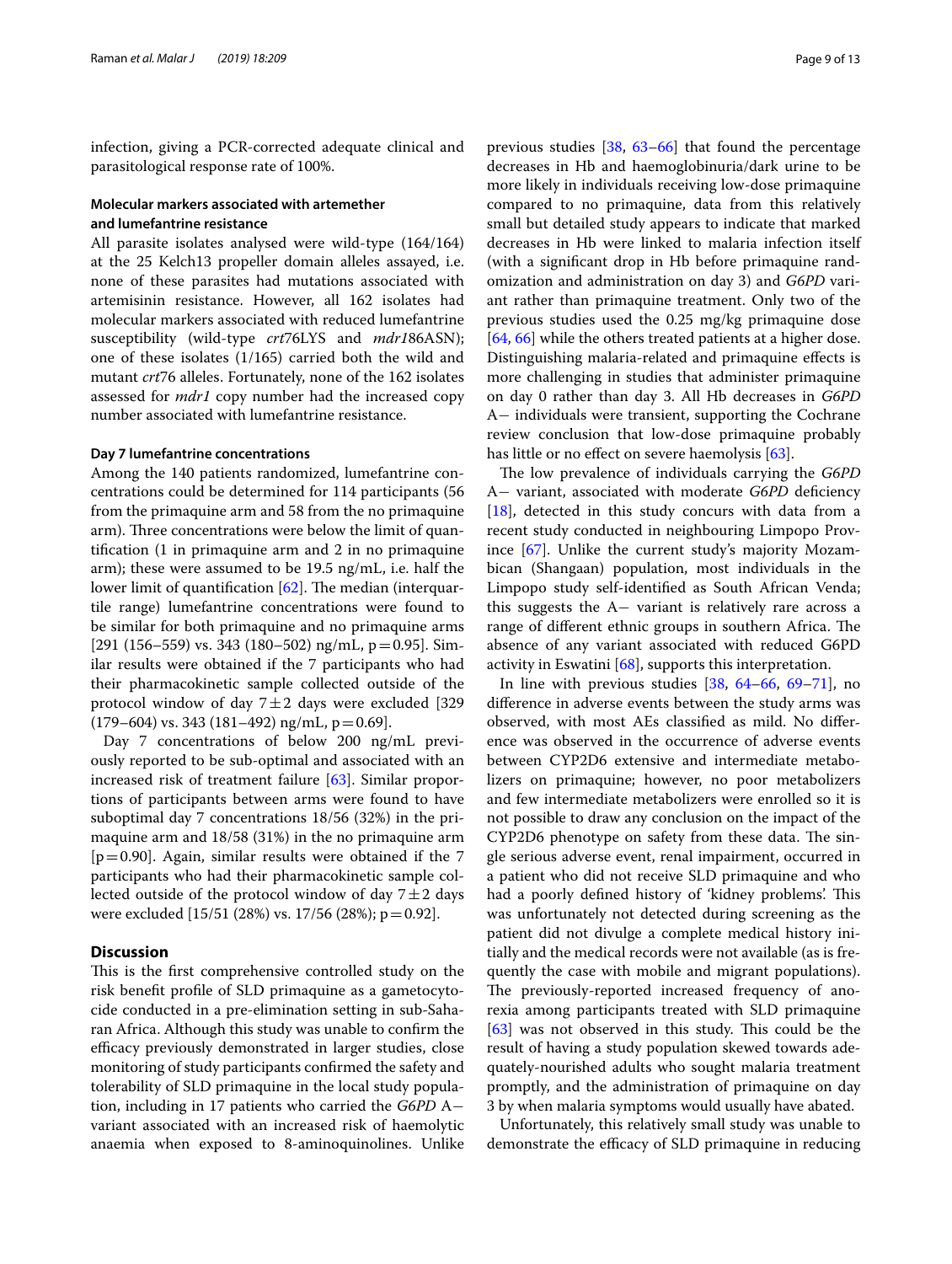gametocyte carriage in an area of extremely low residual transmission. While more than half of the participants carried (mostly sub-microscopic) gametocytes at baseline, very few were still gametocytaemic on day 3 when randomization to the primaquine/no primaquine arms took place. This negligible gametocyte carriage post-ACT may refect the success of behaviour-change campaigns run by the Mpumalanga Malaria Elimination Programme to encourage early treatment seeking, within 24–48 h of the onset of malaria symptoms, when any gametocytes present are likely to be in the early stages of development and susceptible to artemisinin derivatives. The absence of *CYP2D6* variants with null activity and the low prevalence of variants with slow and intermediate metabolism of inactive primaquine to its active metabolite would infer good primaquine efficacy in the local population. However, the patients enrolled in this study, who were symptomatic and willing to remain in the study area throughout the 6-week follow-up period, are not fully representative of the large mobile and migrant populations that are considered key drivers of ongoing malaria transmission in these areas. These mobile and migrant populations are often asymptomatic and are less likely to be willing to remain in the area for 6-weeks of follow-up [[72\]](#page-12-11). Although dosing on day 3 is preferred for distinguishing primaquine-related adverse efects from malaria related events, it may not be the optimal time of dosing for malaria transmission blocking. Thus, the failure to demonstrate efficacy in this relatively small study should not detract from the potential for SLD primaquine to greatly reduce secondary transmission in the study area and similar areas working towards malaria elimination. Efficacy of SLD primaquine against mature gametocytes and reduction in infectiousness has previously been well established, including in a recent systematic review of larger studies  $[63]$  $[63]$ . This showed that the effect on infectiousness precedes the efect of SLD primaquine on gametocyte prevalence, but that there is no evidence yet on whether SLD primaquine could reduce malaria transmission at community level.

In light of the growing concerns over the sustained efficacy of artemether–lumefantrine in the southern African region [[73,](#page-12-12) [74](#page-12-13)], it was reassuring that this study reported a 100% PCR-corrected adequate clinical and parasitological response. However, almost 90% of the study participants were adults who declared themselves as Mozambican nationals and over two-thirds were found to have two or more *P. falciparum* clones present at baseline, suggesting that acquired premunition may have contributed substantially to this high cure rate. Genotypic analyses in this and other southern Africa studies [\[73,](#page-12-12) [75](#page-12-14)] have revealed strong selection for molecular markers linked with increased tolerance to lumefantrine

[[76\]](#page-12-15). Fortunately, an increase in *Pfmdr1* gene copy number (associated with lumefantrine resistance) was not observed in this study and is rare in the region [[73,](#page-12-12) [75](#page-12-14), [77\]](#page-12-16). Although artemisinin-resistant parasites have rapidly spread across the greater Mekong region [[78](#page-12-17), [79\]](#page-12-18) and are most recently reported in India [[80\]](#page-12-19), to date there have been no confrmed reports of artemisinin-resistant parasites becoming established in Africa. Reduced lumefantrine susceptibility would increase pressure on the artemisinin component of ACT, particularly in non-immune individuals. It is, therefore, imperative to enhance anti-malarial resistance surveillance across the southern Africa region to ensure effective treatment policies.

As a limited number of young children were recruited into the trial, the efects of SLD primaquine were not rigorously assessed in this population locally—although there is no reason to believe that these children would respond diferently to those studied elsewhere. As primaquine is not yet licensed for use in South Africa, the study's inclusion and exclusion criteria were stricter than considered necessary by the WHO or that would be used when this intervention is rolled out to advance malaria elimination. However, some evidence of a reassuring safety profle in the broader target population was generated by defning the prevalence of anaemia and *G6PD*/*CYP2D6* genotypes among all those screened. Budgetary constraints restricted drug resistance assessments to a fnite number of molecular markers primarily associated with resistance to artemether–lumefantrine. This prevented the generation of detailed drug sensitivity profles and the possible detection of novel mutations which may affect drug efficacy.

## **Conclusion**

Safety, tolerability, *CYP2D6* and *G6PD* variant data from this study support the deployment of the WHO-recommended SLD primaquine without *G6PD* testing in South African districts with low-intensity residual transmission aiming to eliminate malaria. Prior to its roll-out, all health care workers should receive comprehensive training on SLD primaquine use with robust pharmacovigilance to strengthen data on primaquine safety in vulnerable populations. The risk of artemisinin resistance spreading from South East Asia to Africa and the strong selection for lumefantrine-tolerant parasites locally and regionally, emphasizes the need for regular and rigorous drug efficacy monitoring.

#### **Abbreviations**

ACT: artemisinin-based combination therapy; AE: adverse event; *CYP2D6*: cytochrome P450 2D6; *crt*76: codon 76 of the *P. falciparum* chloroquine resistance transporter gene; DBS: dried blood spot; eGFR: estimated glomerular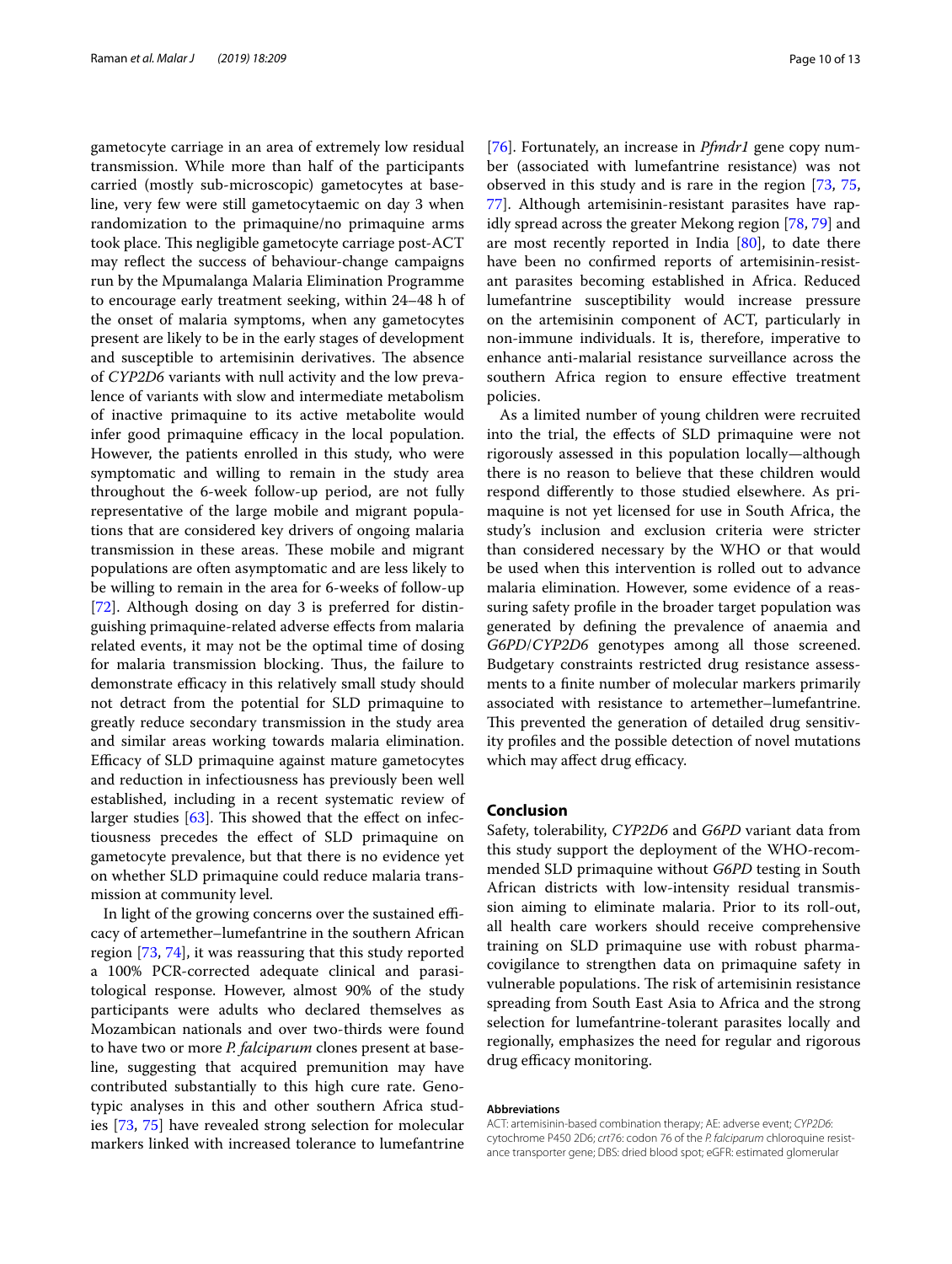fltration rate; *G6PD*: glucose-6-phosphate dehydrogenase; Hb: haemoglobin; *mdr*86: codon 86 of the *P. falciparum* multi-drug resistance gene; PCR: polymerase chain reaction; RDT: rapid diagnostic test; RT-PCR: reverse transcriptase-polymerase chain reaction; SAE: severe adverse event; SLD: single low-dose; qPCR: quantitative polymerase chain reaction.

#### **Acknowledgements**

The authors thank all the participants and parents/guardians/caregivers for participating in the study, the clinical trial staff at Naas and Komatipoort Health Facilities for support and invaluable assistance with trial related activities, the Malaria Elimination Programme staff of Nkomazi District for assistance with participant tracing and sample transport, the microscopists of the Tonga Malaria Training Facility for providing initial malaria smear readings and the staff of the Parasitology Reference Laboratory of the NICD for conducting QC assessment of the microscope slides and assisting with the molecular analyses. Dr Phumla Sinxadi (University of Cape Town Division of Clinical Pharmacology) is thanked for acting as medical monitor on this study, and for her advice on interpreting the human genotype data. Dr Suhail Aslam (Oxford University) assisted with the literature review on the safety of SLD primaquine.

#### **Authors' contributions**

JR and KIB conceived and designed the study and analysis. JR led the performance of all parasite and human genotyping. LWo and KIB performed the statistical analyses. AM and GM oversaw data collection. EA performed QA/QC of clinical conduct and data collected, and MedDRA coded adverse events. HS assisted KB in the assessment of AEs. JR and JF oversaw malaria microscopy performed at the Parasitology Reference Laboratory at the National Institute for Communicable Disease. LWe oversaw the assay for DBS lumefantrine concentrations. All authors revised the manuscript critically for important intellectual content. All authors read and approved the fnal manuscript.

#### **Funding**

Financial support was provided through a South African Medical Research Council Collaborating Centre Grant, UCT research grant to KIB; South African Medical Research Council SIR grant and NICD research funding to JR. Research funding from the UP Institute for Sustainable Malaria Control and MRC Collaborating Centre for Malaria Research, at UP to HS.

#### **Availability of data and materials**

All anonymized individual participant data from this study have been shared with the WorldWide Antimalarial Resistance Network [\(http://www.wwarn.org/](http://www.wwarn.org/working-together/sharing-data) [working-together/sharing-data](http://www.wwarn.org/working-together/sharing-data)).

#### **Ethics approval and consent to participate**

Approval for this study was obtained from the South African Health Products Regulatory Authority (20151033) and the ethics committees of Mpumalanga Provincial Department of Health (MP\_2016RP52\_878) and the Universities of Cape Town (737/2015), Pretoria (85/2018) and Witwatersrand (M151129).This trial was registered as PACTR201611001859416 with the Pan African Clinical Trial Registry on 11 November 2016 [\(https://pactr.samrc.ac.za/TrialDispl](https://pactr.samrc.ac.za/TrialDisplay.aspx?TrialID=1859) [ay.aspx?TrialID](https://pactr.samrc.ac.za/TrialDisplay.aspx?TrialID=1859)=1859).All participants and parents/guardians/caregivers of participants <18 years of age provided written informed consent, prior to enrolment. Assent was obtained from participant aged between 7 and 18 years.

#### **Consent for publication**

Not applicable.

#### **Competing interests**

The authors declare that they have no competing interests.

#### **Author details**

<sup>1</sup> Parasitology Reference Laboratory, National Institute for Communicable Diseases, A Division of the National Health Laboratory Services, Johannesburg, South Africa. <sup>2</sup> Wits Research Institute for Malaria, Faculty of Health Sciences, University of Witwatersrand, Johannesburg, South Africa. <sup>3</sup> UCT/MRC Collaborating Centre for Optimising Antimalarial Therapy, University of Cape Town, Cape Town, South Africa. 4 Division of Clinical Pharmacology, Department of Medicine, University of Cape Town, Cape Town, South Africa.<sup>5</sup> Mpumalanga Provincial Malaria Elimination Programme, Mpumalanga, South Africa.

<sup>6</sup> UP Institute for Sustainable Malaria Control and MRC Collaborating Centre for Malaria Research, University of Pretoria, Pretoria, South Africa.

Received: 31 January 2019 Accepted: 17 June 2019

#### **References**

- <span id="page-10-0"></span>1. The malERA Refresh consultative panel on characterising the reservoir and measuring transmission. An updated research agenda for characterising the reservoir and measuring transmission in malaria elimination and eradication. PLoS Med. 2017;14:e1002452.
- <span id="page-10-1"></span>2. Chen I, Diawara H, Mahamar A, Sanogo K, Keita S, Kone D, et al. Safety of single-dose primaquine in *G6PD*-defcient and *G6PD*-normal males in Mali without malaria: an open-label, phase 1, dose adjustment trial. J Infect Dis. 2018;217:1298–308.
- <span id="page-10-2"></span>3. WHO. Updated WHO Policy Recommendation: Single dose primaquine as a gametocytocide in *Plasmodium falciparum* malaria. Geneva: World Health Organization; 2012. [http://www.who.int/malaria/pq\\_updat](http://www.who.int/malaria/pq_updated_policy_recommendation_en_102012.pdf) [ed\\_policy\\_recommendation\\_en\\_102012.pdf](http://www.who.int/malaria/pq_updated_policy_recommendation_en_102012.pdf) Accessed 09 Dec 2018.
- 4. WHO. Policy brief on single-dose primaquine as a gametocytocide in *Plasmodium falciparum* malaria. Geneva: World Health Organization; 20122015. [http://www.who.int/malaria/publications/atoz/who\\_htm\\_](http://www.who.int/malaria/publications/atoz/who_htm_gmp_2015.1.pdf) [gmp\\_2015.1.pdf.](http://www.who.int/malaria/publications/atoz/who_htm_gmp_2015.1.pdf) Accessed 09 Dec 2018.
- <span id="page-10-3"></span>5. WHO. Guidelines for the treatment of malaria. Third edition. Geneva: World Health Organization; 20122015. [http://apps.who.int/iris/bitstream/](http://apps.who.int/iris/bitstream/handle/10665/162441/9789241549127_eng.pdf%3bjsessionid%3d6A8BD95D41D35B441DB453E032AE1905%3fsequence%3d1) [handle/10665/162441/9789241549127\\_eng.pdf;jsessionid](http://apps.who.int/iris/bitstream/handle/10665/162441/9789241549127_eng.pdf%3bjsessionid%3d6A8BD95D41D35B441DB453E032AE1905%3fsequence%3d1)=6A8BD [95D41D35B441DB453E032AE1905?sequence](http://apps.who.int/iris/bitstream/handle/10665/162441/9789241549127_eng.pdf%3bjsessionid%3d6A8BD95D41D35B441DB453E032AE1905%3fsequence%3d1)=1. Accessed 09 Dec 2018.
- <span id="page-10-4"></span>Pukrittayakamee S, Chotivanich K, Chantra A, Clemens R, Looareesuwan S, White NJ. Activities of artesunate and primaquine against asexual- and sexual-stage parasites in falciparum malaria. Antimicro Agents Chemother. 2004;48:1329–35.
- <span id="page-10-5"></span>7. Eziefula AC, Bousema T, Yeuny S, Kamya M, Owaraganise A, Gabagaya G, et al. Single dose primaquine for clearance of *Plasmodium falciparum* gametocytes in children with uncomplicated malaria in Uganda: a randomized, controlled, double-blind, dose-ranging trial. Lancet Infect Dis. 2014;14:130–9.
- <span id="page-10-6"></span>8. White NJ. Primaquine to prevent transmission of falciparum malaria. Lancet Infect Dis. 2013;13:175–81.
- <span id="page-10-7"></span>9. White NJ, Qiao IG, Qi G, Luzzatto L. Rationale for recommending a lower dose of primaquine as a *Plasmodium falciparum* gametocytocide in a population where G6PD defciency is common. Malar J. 2012;11:418.
- <span id="page-10-8"></span>10. Gerardin J, Eckhoff P, Wenger EA. Mass campaigns with antimalarial drugs: a modelling comparison of artemether–lumefantrine and DHA-piperaquine with and without primaquine as tools for malaria control and elimination. BMC Infect Dis. 2015;15:144.
- <span id="page-10-9"></span>11. Sawa P, Shekalaghe SA, Drakeley CJ, Sutherland CJ, Mweresa CK, Baidjoe AY, et al. Malaria transmission after artemther-lumefantrine and dihydroartemisinin–piperaquine: a randomized trial. J Infect Dis. 2013;207:1637–45.
- <span id="page-10-10"></span>12. Bousema JT, Schneider P, Gauagna LC, Drakeley CJ, Tostmann A, Houben R, et al. Moderate effect of artemisinin-based combination therapy on transmission of *Plasmodium falciparum*. J Infect Dis. 2006;193:1151–9.
- <span id="page-10-11"></span>13. Chen I, Piorot E, Newman M, Kandula D, Shah R, Hwang J, et al. An assessment of the supply, programmatic use, and regulatory issues of the single low-dose primaquine as a *Plasmodium falciparum* gametocytocide for sub-Saharan Africa. Malar J. 2015;14:204.
- <span id="page-10-12"></span>14. Eziefula AC, Pett H, Grignard L, Opus S, Kiggundu M, Kamya MR, et al. Glucose-6-phosphate dehydrogenase status and risk of hemolysis in *Plasmodium falciparum*-infected African children receiving a single-dose primaquine. Antimicrob Agents Chemother. 2014;58:4971–3.
- <span id="page-10-13"></span>15. Howes RE, Piel FB, Patil AP, Nyangiri OA, Gething PW, Dewi M, et al. *G6PD* defciency prevalence and estimates of afected populations in malaria endemic countries: a geostatistical model-based map. PLoS Med. 2012;9:e1001339.
- <span id="page-10-14"></span>16. Luzzatto L. Genetics of red cells and susceptibility to malaria. Blood. 1979;54:961–76.
- <span id="page-10-15"></span>17. White NJ, Ashley EA, Recht J, Delves MJ, Ruecker A, Smithuis FM, et al. Assessment of therapeutic responses to gametocytocidal drugs in *Plasmodium falciparum* malaria. Malar J. 2014;13:483.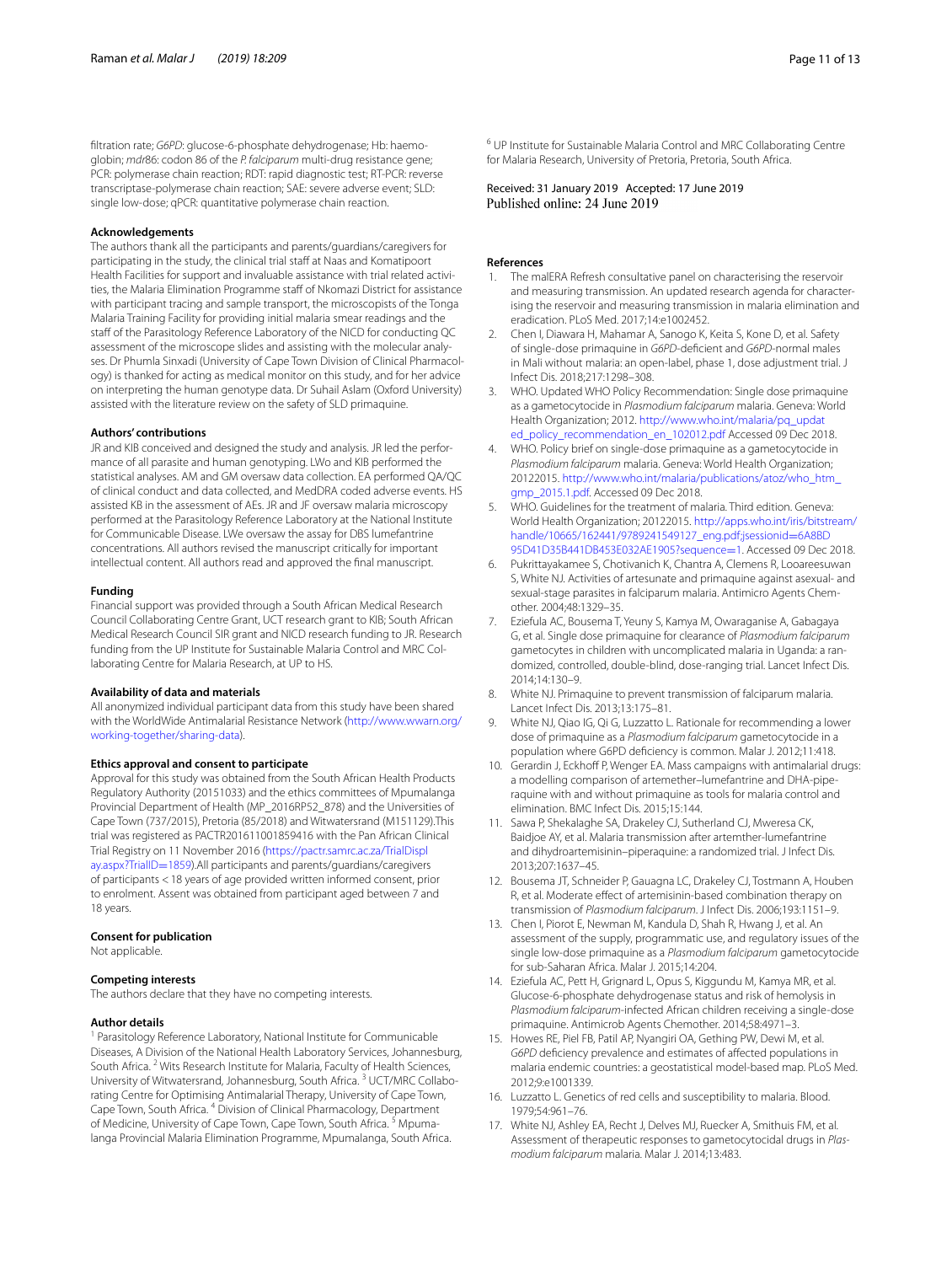- <span id="page-11-0"></span>18. Luzzatto L, Nannelli C, Notaro R. Glucose-6-phophate dehydrogenase defciency. Hematol Oncol Clin North Am. 2016;30:373–93.
- <span id="page-11-1"></span>19. Carter N, Pamba A, Duparc S, Waitumbo JN. Frequency of glucose-6-phosphate dehydrogenase defciency in malaria patients from six African countries enrolled in two randomized anti-malarial clinical trials. Malar J. 2011;10:241.
- <span id="page-11-2"></span>20. von Seidlein L, Auburn S, Espino F, Shanks D, Cheng Q, McCarthy J, et al. Review of key knowledge gaps in glucose-6-phosphate dehydrogenase defciency detection with regard to the safe clinical deployment of 8-aminoquinoline treatment regimens: a workshop report. Malar J. 2013;12:112.
- <span id="page-11-3"></span>21. Ashley EA, Recht J, White NJ. Primaquine: the risks and the benefts. Malar J. 2014;13:418.
- <span id="page-11-4"></span>22. Recht J, Ashley EA, White NJ. Use of primaquine and glucose-6-phosphate dehydrogenase defciency testing: divergent policies and practices in malaria endemic countries. PLoS Negl Trop Dis. 2018;12:e0006230.
- <span id="page-11-5"></span>23. Beighton P, Botha MC. Inherited disorders in the black population of southern Africa. Part 1. Genetic haematological conditions. SAMJ. 1986;69:247–9.
- <span id="page-11-6"></span>24. Coetzee MJ, Bartleet SC, Ramsay M, Jenkins T. Glucose-6-phosphate dehydrogenase (*G6PD*) electrophoretic variants and the *PvuII* polymorphism in southern African populations. Hum Genet. 1992;89:111–3.
- <span id="page-11-7"></span>25. Pybus BS, Marcsisin SR, Jin X, Deye G, Sousa JC, Li Q, et al. The metabolism of primaquine to its active metabolite is dependent on *CYP2D6*. Malar J. 2013;12:121.
- 26. Marcsisin SR, Reichard G, Pybus BS. Primaquine pharmacology in the context of *CYP2D6* pharmacogenomics: current state of the art. Pharmacol Ther. 2016;161:1–10.
- <span id="page-11-8"></span>27. Saito T, Gutierrez-Rico EM, Kikuchi A, Kaneko A, Kumondai A, Akai F, et al. Functional characterization of 50 *CYP2D6* allelic variants by assessing primaquine 5-hydroxylation. Drug Metab Pharmacokinet. 2018;18:30073–9.
- <span id="page-11-9"></span>28. Teh LK, Bertilsson L. Pharmcogenomics of *CYP2D6*: molecular genetics, interethnic diferences and clinical importance. Drug Metab Pharmacokinet. 2012;27:55–67.
- <span id="page-11-10"></span>29. Naveen AT, Adithan C, Soya S, Gerard N, Krishnamoorthy R. *CYP2D6* genetic polymorphism in South Indian Populations. Biol Pharm Bull. 2006;29:1658–65.
- <span id="page-11-38"></span>30. St Jean PL, Xue Z, Carter N, Koh GC, Duparc S, Taylor M, et al. Tafenoquine treatment of Plasmodium vivax malaria: suggestive evidence that CYP2D6 reduced metabolism is not associated with relapse in the Phase 2b DETECTIVE trial. Malar J. 2016;15:97.
- <span id="page-11-11"></span>31. Gaedigk A, Sangkuhl K, Whirl-Carrillo M, Klein T, Leeder JS. Prediction of *CYP2D6* phenotype from genotype across world populations. Genet Med. 2016;19:69–76.
- <span id="page-11-12"></span>32. Wennerholm A, Dandara C, Sayi J, Svensson J-O, Abdi AA, Ingelman-Sundberg M, et al. The Africa-speciic *CYP2D6*\*17 allele encodes an enzyme with changed substrate specifcity. Pharmocogenet Genomics. 2002;71:77–87.
- <span id="page-11-13"></span>33. Dandara S, Swart M, Mpeta B, Wonkam A, Masimirembwa C. Cytochrome P450 pharmacogenetics in African populations: implications for public health. Expert Opin Drug Metab Toxicol. 2014;10:769–85.
- <span id="page-11-14"></span>34. Raman J, Morris N, Frean J, Brooke B, Blumberg L, Kruger P, et al. Reviewing South Africa's malaria elimination strategy (2012–2018): progress, challenges and priorities. Malar J. 2016;15:438.
- <span id="page-11-15"></span>35. South African National Department of Health. Malaria elimination strategy for South Africa 2012–2018. Pretoria: South African National Department of Health; 2012.
- <span id="page-11-16"></span>36. Southern African Development Community (SADC). SADC Malaria Report; 2017.
- <span id="page-11-17"></span>37. Stone W, Sawa P, Lanke K, Rijpma S, Oriango R, Nyaurah M, et al. A molecular assay to quantify male and female *Plasmodium falciparum* gametocytes: results from 2 randomized controlled trials using primaquine for gametocyte clearance. J Infect Dis. 2017;216:457–67.
- <span id="page-11-39"></span>38. Dicko A, Brown JM, Diawara H, Baber I, Mahamar A, Soumare HM, et al. Primaquine to reduce transmission of *Plasmodium falciparum* malaria in Mali: a single-blind, dose-ranging, adaptive randomized phase 2 trial. Lancet Infect Dis. 2016;16:674–84.
- <span id="page-11-18"></span>39. Mwaiswelo R, Ngasala BE, Jovel I, Aydin-Schmidt B, Gosling R, Premji Z, et al. Adding a single low-dose of primaquine (0.25 mg/kg) to artemether–lumefantrine did not compromise treatment outcome of

uncomplicated *Plasmodium falciparum* malaria in Tanzania: a randomized, single-blinded clinical trial. Malar J. 2016;15:435.

- <span id="page-11-19"></span>40. Silal SP, Little F, Barnes KI, White LJ. Towards malaria elimination in Mpumalanga, South Africa: a population-level mathematical modelling approach. Malar J. 2014;13:297.
- <span id="page-11-20"></span>41. South Africa National Department of Health. National malaria diagnosis quality assurance guidelines: 2011. Technical report, South African Department of Health, Pretoria, South Africa; 2011.
- <span id="page-11-21"></span>42. South African National Department of Health. National guidelines for the treatment of malaria, South Africa, 2018. Technical report, South African Department of Health, Pretoria, South Africa; 2018.
- <span id="page-11-22"></span>43. Govere J, Durrheim DN, Coetzee M, Hunt RH, la Grange JJ. Captures of mosquitoes of the *Anopheles gambiae* complex (Diptera: Culicidae) in the Lowveld Region of Mpumalanga Province. South Africa. Afr Entomol. 2000;8:91–9.
- <span id="page-11-23"></span>44. Ashley EA, Stepniewska K, Lindegardh N, McGready R, Annerberg A, Hutagalung R, et al. Pharmacokinetic study of artmether-lumefantrine given once daily for the treatment of uncomplicated multidrug-resistant falciparum malaria. Trop Med Int Health. 2007;12:201–8.
- <span id="page-11-24"></span>45. Allen EN, Mushi AK, Massawe IS, Vestergaard LS, Lemnge M, Staedke SG, et al. How experiences become data: the process of eliciting adverse event, medical history and concomitant medication reports in antimalarial and antiretroviral interaction trials. BMC Med Res Methodol. 2013;13:140.
- <span id="page-11-25"></span>46. Allen EN, Chandler CIR, Mandimika N, Pace C, Mehta U, Barnes KI. Evaluating harm associated with anti-malarial drugs: a survey of methods used by clinical researchers to elicit, assess and record participant-reported adverse events and related data. Malar J. 2013;12:325.
- <span id="page-11-26"></span>47. ICH E2A Clinical safety data management: defnitions and standards for expedited reporting; 1994. [https://www.ich.org/fleadmin/Public\\_Web\\_](https://www.ich.org/fileadmin/Public_Web_Site/ICH_Products/Guidelines/Efficacy/E2A/Step4/E2A_Guideline.pdf) Site/ICH\_Products/Guidelines/Efficacy/E2A/Step4/E2A\_Guideline.pdf. Accessed 09 Dec 2018.
- <span id="page-11-27"></span>48. Medical Dictionary for Regulatory Activities. [https://www.meddra/org.](https://www.meddra/org) Accessed 09 Dec 2018.
- <span id="page-11-28"></span>49. Mlambo G, Vasquez Y, LeBlanc R, Sullivan D, Kumar N. A flter paper method for the detection of *Plasmodium falciparum* gametocytes by reverse transcription polymerase chain reaction. Am J Trop Med Hyg. 2008;78:114–6.
- <span id="page-11-29"></span>50. Padley D, Moody AH, Chiodini PL, Saldanha J. Use of a rapid, single-round multiplex PCR to detect malarial parasites and identify the species present. Ann Trop Med Parasitol. 2003;97:131–7.
- <span id="page-11-30"></span>51. Talundzic E, Chenet SM, Goldman IF, Patel DS, Nelson JA, Plucinski MM, et al. Genetic analysis and species specifc amplifcation of the artemisinin resistance-associated kelch propeller domain in *P. falciparum* and *P. vivax*. PLoS ONE. 2015;10:e0136099.
- <span id="page-11-31"></span>52. WWARN k13 genotype-phenotype study group. Association of mutations in the *Plasmodium falciparum* Kelch13 gene (*Pf3*D7\_1343700) with parasite clearance rates after artemisinin-based treatments—a WWARN individual patient data meta-analysis. BMC Med. 2019;17:1.
- <span id="page-11-32"></span>53. Djimde AA, Fofana B, Sagara I, Sidibe B, Toure S, Dembele D, et al. Efficacy, safety and selection of molecular markers of drug resistance by two ACTs in Mali. Am J Trop Med Hyg. 2008;78:455–61.
- <span id="page-11-33"></span>54. Sutherland CJ, Haustein T, Gadalla N, Amstrong M, Doherty JF, Choidini PL. Chloroquine-resistant *Plasmodium falciparum* infections among UK travellers returning with malaria after chloroquine prophylaxis. Antimicrob Agents Chemother. 2007;59:1197–9.
- <span id="page-11-34"></span>55. Price RN, Uhlemann AC, Brockman A, McGready R, Ashley E, Phaipun L, et al. Mefoquine resistance in *Plasmodium falciparum* and increased *pfmdr1* gene copy number. Lancet. 2004;364:438–47.
- <span id="page-11-35"></span>56. Ranford-Cartwright LC, Taylor J, Umasunthar T, Taylor LH, Babiker HA, Lell B, Schmidt-Ott JR, et al. Molecular analysis of recrudescent parasites in a Plasmodium falciparum drug efficacy trial in Gabon. Trans R Soc Trop Med Hyg. 1997;91:719–24.
- <span id="page-11-36"></span>57. Blessborn D, Romsing S, Annerberg A, Sundquist D, Bjorkman A, Lindegårdh N, et al. Development and validation of an automated solid-phase extraction and liquid chromatographic method for the determination of lumefantrine in capillary blood on sampling paper. J Pharmaceut Biomed Anal. 2007;45:282–7.
- <span id="page-11-37"></span>58. Harris PA, Taylor R, Thielke R, Payne J, Gonzalez N, Conde JG. Research electronic data capture (REDCap)—a metadata-driven methodology and